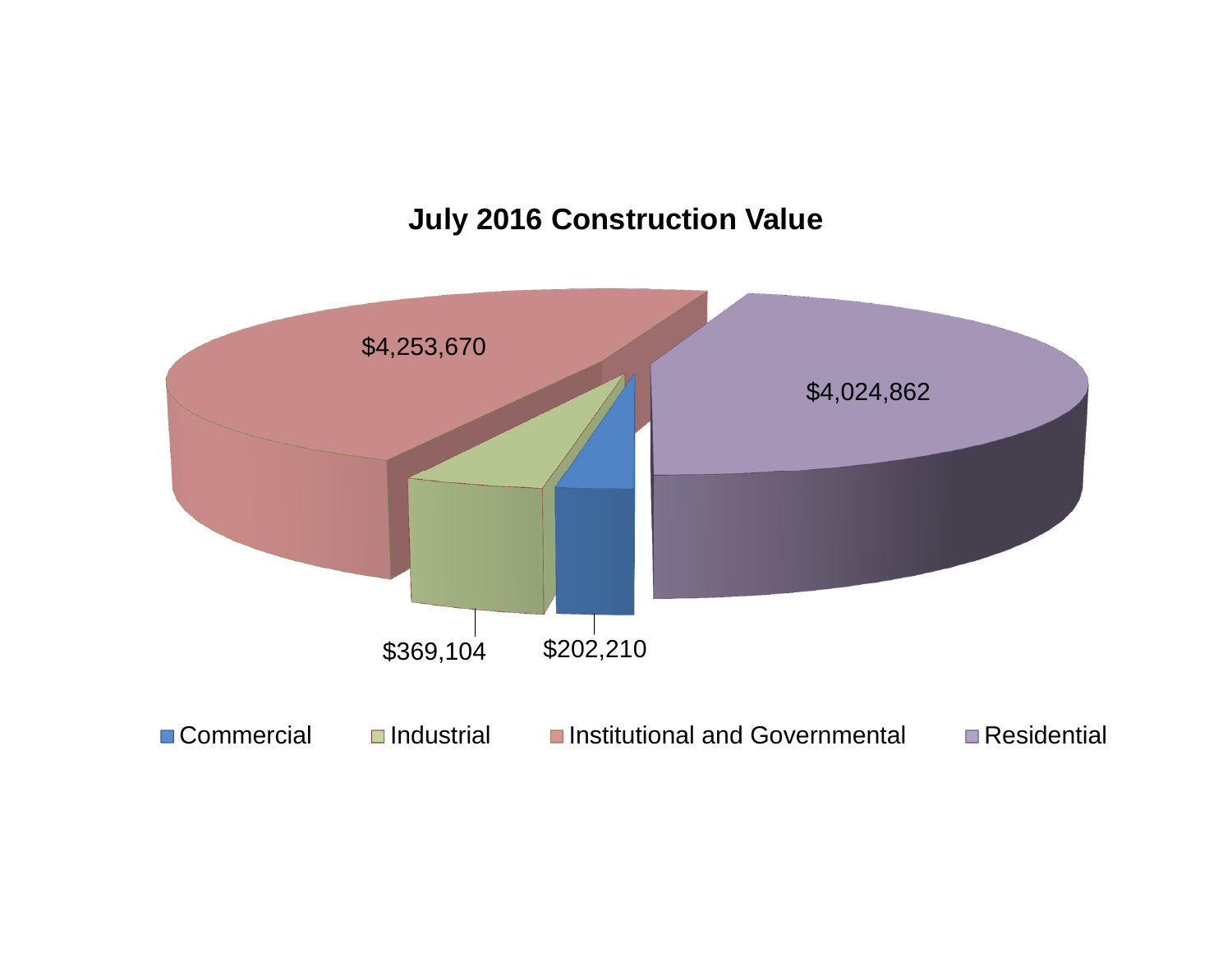

**Community Development and Enterprise Services Building Division**

**Tel: (705) 759-5410Fax: (705) 541-7165**

### **BUILDING PERMITS SUMMARY 2016/07/01 to 2016/07/31**

| <b>Building Type</b>                                        |                                  | <b>New Construction</b>  |                      |                                  | <b>Alterations and Additions</b> |                      | <b>Total</b>                     |                          |                      |
|-------------------------------------------------------------|----------------------------------|--------------------------|----------------------|----------------------------------|----------------------------------|----------------------|----------------------------------|--------------------------|----------------------|
|                                                             | <b>Num</b><br>of<br><b>Units</b> | Num of<br><b>Permits</b> | <b>Value of Work</b> | <b>Num</b><br>of<br><b>Units</b> | Num of<br><b>Permits</b>         | <b>Value of Work</b> | <b>Num</b><br>of<br><b>Units</b> | Num of<br><b>Permits</b> | <b>Value of Work</b> |
| <b>Commercial</b>                                           |                                  |                          |                      |                                  |                                  |                      |                                  |                          |                      |
| Indoor recreational<br>building                             | $\pmb{0}$                        | $\pmb{0}$                | \$0.00               | $\pmb{0}$                        | $\mathbf 1$                      | \$51,295.00          | $\pmb{0}$                        | $\mathbf{1}$             | \$51,295.00          |
| Office building                                             | 0                                | 0                        | \$0.00               | $\pmb{0}$                        | $\overline{2}$                   | \$60,000.00          | 0                                | $\overline{2}$           | \$60,000.00          |
| Outdoor recreational<br>building                            | 0                                | $\mathbf 0$              | \$0.00               | $\mathbf 0$                      | 1                                | \$1,000.00           | $\mathbf 0$                      | 1                        | \$1,000.00           |
| Restaurant                                                  | 0                                | 0                        | \$0.00               | $\pmb{0}$                        | $\mathbf{1}$                     | \$2,400.00           | $\pmb{0}$                        | $\mathbf{1}$             | \$2,400.00           |
| Retail and wholesale<br>outlets                             | $\mathbf 0$                      | $\overline{0}$           | \$0.00               | $\mathbf 0$                      | 3                                | \$86,715.00          | 0                                | 3                        | \$86,715.00          |
| Retail complex                                              | 0                                | 0                        | \$0.00               | 0                                | 1                                | \$800.00             | $\mathbf 0$                      | 1                        | \$800.00             |
| Total:                                                      | $\pmb{0}$                        | $\mathbf 0$              | \$0.00               | $\pmb{0}$                        | $\boldsymbol{9}$                 | \$202,210.00         | $\pmb{0}$                        | $\boldsymbol{9}$         | \$202,210.00         |
| <b>Industrial</b>                                           |                                  |                          |                      |                                  |                                  |                      |                                  |                          |                      |
| Primary industry<br>building                                | 0                                | $\mathbf 0$              | \$0.00               | $\mathbf 0$                      | $\mathbf{1}$                     | \$369,104.00         | $\mathbf 0$                      | $\mathbf{1}$             | \$369,104.00         |
| Total:                                                      | $\mathbf 0$                      | $\mathbf 0$              | \$0.00               | $\mathbf 0$                      | $\mathbf{1}$                     | \$369,104.00         | $\mathbf 0$                      | $\mathbf{1}$             | \$369,104.00         |
| <b>Institutional and Governmental</b>                       |                                  |                          |                      |                                  |                                  |                      |                                  |                          |                      |
| Elementary school,<br>kindergarten                          | 0                                | $\mathbf 0$              | \$0.00               | $\mathbf 0$                      | 5                                | \$2,106,000.00       | $\mathbf 0$                      | 5                        | \$2,106,000.00       |
| Government<br>legislative and<br>administration<br>building | 0                                | $\mathbf 0$              | \$0.00               | $\pmb{0}$                        | $\overline{2}$                   | \$750,000.00         | $\pmb{0}$                        | $\overline{2}$           | \$750,000.00         |
| Post-secondary<br>institution                               | 0                                | $\mathbf 0$              | \$0.00               | $\mathbf 0$                      | 6                                | \$112,000.00         | $\mathbf 0$                      | 6                        | \$112,000.00         |
| Secondary school,<br>high school, junior<br>high school     | 0                                | $\mathbf 0$              | \$0.00               | $\mathbf 0$                      | 3                                | \$1,285,670.00       | $\mathbf 0$                      | 3                        | \$1,285,670.00       |
| Total:                                                      | $\mathbf 0$                      | $\mathbf 0$              | \$0.00               | $\mathbf 0$                      | 16                               | \$4,253,670.00       | $\mathbf 0$                      | 16                       | \$4,253,670.00       |
|                                                             |                                  |                          |                      |                                  |                                  |                      |                                  |                          |                      |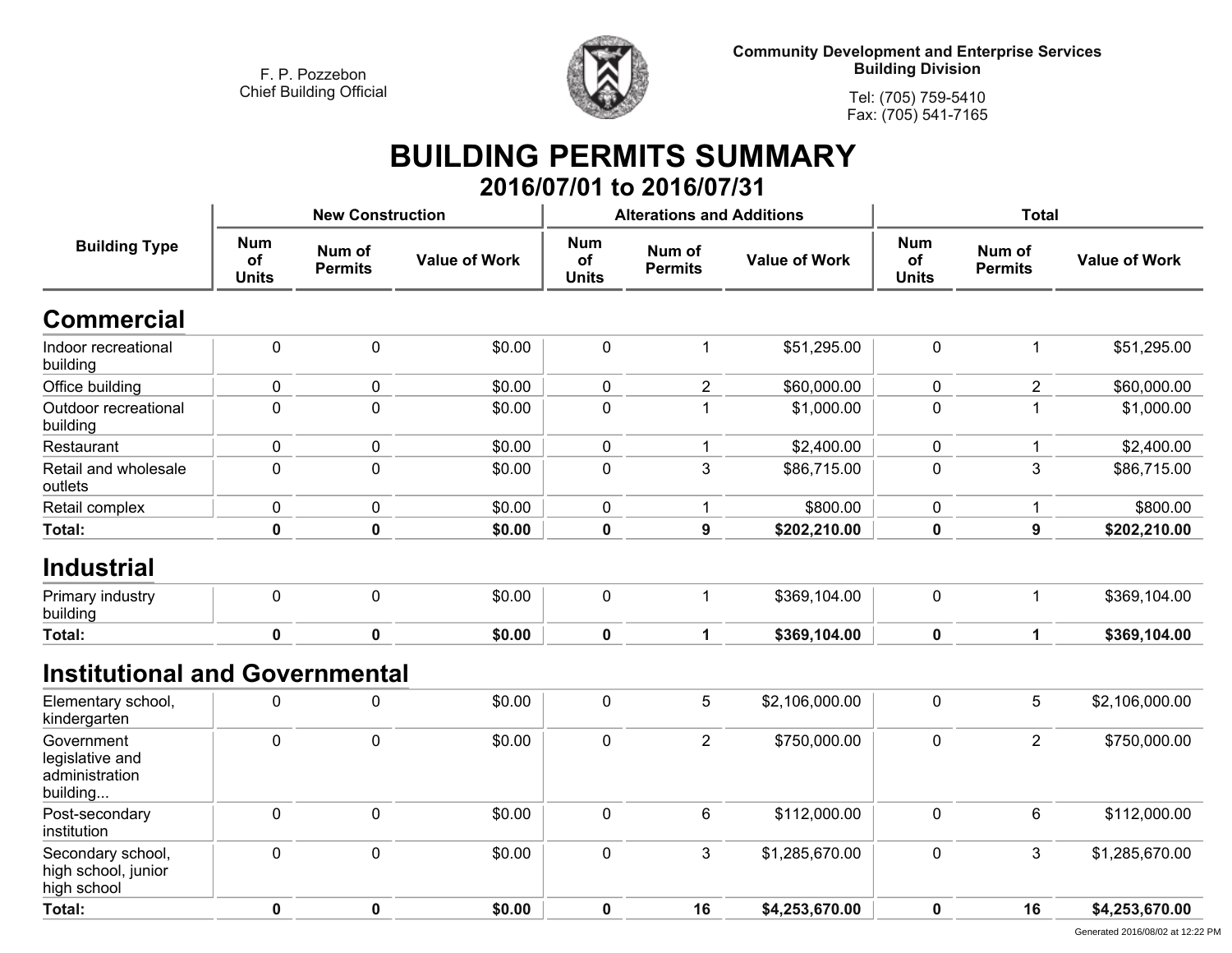#### **Residential**

| <b>Grand Total:</b>                                      | 4 | 5 | \$1,415,000.00 |   | 182 | \$7,434,846.13 | 187 | \$8,849,846.13 |
|----------------------------------------------------------|---|---|----------------|---|-----|----------------|-----|----------------|
| Total:                                                   |   |   | \$1,415,000.00 |   | 156 | \$2,609,862.13 | 161 | \$4,024,862.13 |
| Single House                                             |   | 5 | \$1,415,000.00 |   | 147 | \$2,274,191.34 | 152 | \$3,689,191.34 |
| Semi-Detached or<br>Double (side by side),<br>single-att |   |   | \$0.00         | 0 |     | \$5,000.00     |     | \$5,000.00     |
| Mobile home                                              |   | 0 | \$0.00         |   |     | \$2,300.00     |     | \$2,300.00     |
| Apartment -<br>Condominium                               |   | 0 | \$0.00         | 0 |     | \$16,000.00    |     | \$16,000.00    |
| Apartment                                                |   |   | \$0.00         |   |     | \$312,370.79   |     | \$312,370.79   |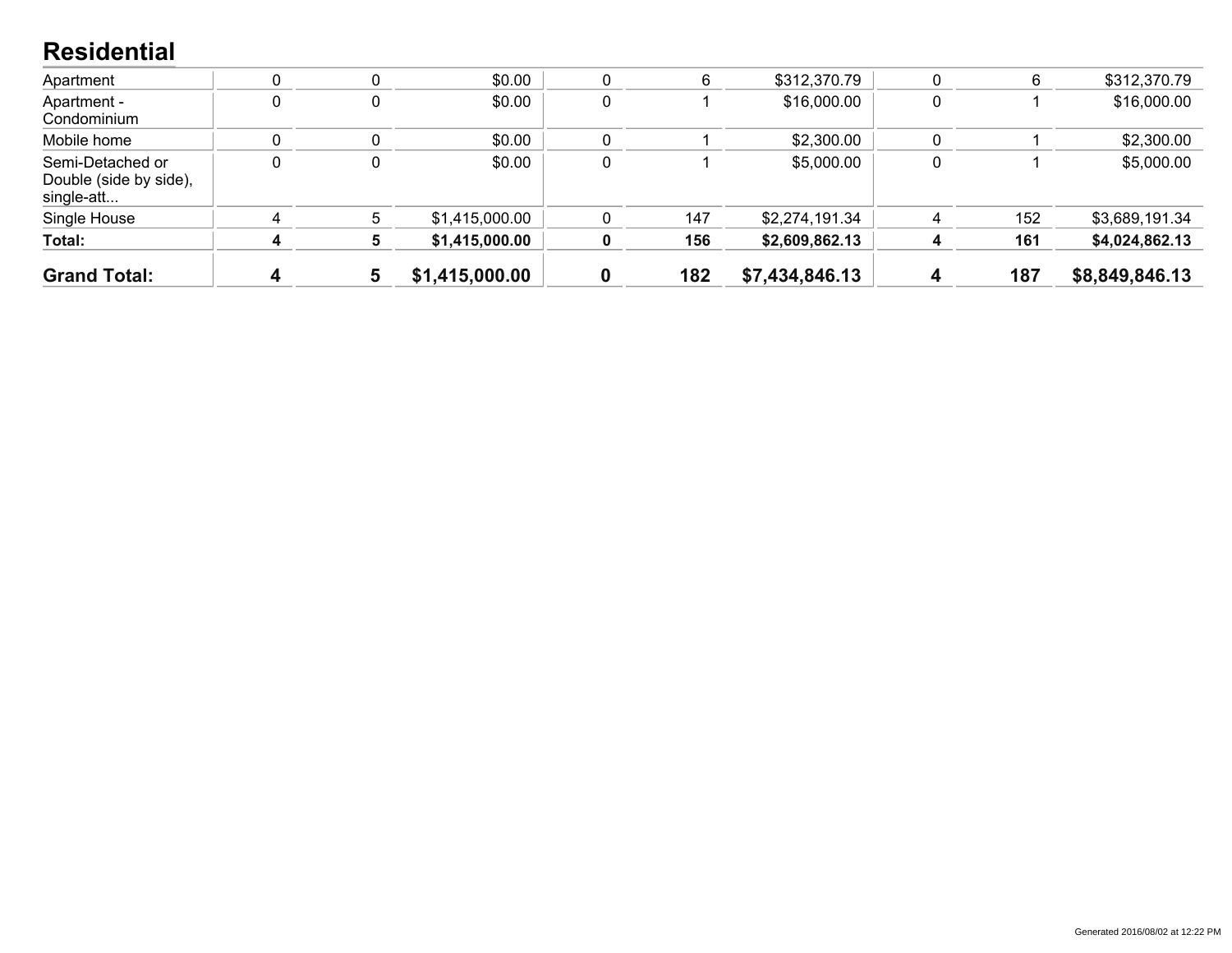

**Community Development and Enterprise Services Building Division**

**Tel: (705) 759-5410Fax: (705) 541-7165**

## **DEMOLITION PERMITS SUMMARY 2016/07/01 to 2016/07/31**

| <b>Building Type</b>                  | <b>New Construction</b> |                          |                         |                        | <b>Alterations and Additions</b> |                      | <b>Total</b>           |                          |                      |
|---------------------------------------|-------------------------|--------------------------|-------------------------|------------------------|----------------------------------|----------------------|------------------------|--------------------------|----------------------|
|                                       | Num of<br><b>Units</b>  | Num of<br><b>Permits</b> | Value of<br><b>Work</b> | Num of<br><b>Units</b> | Num of<br><b>Permits</b>         | <b>Value of Work</b> | Num of<br><b>Units</b> | Num of<br><b>Permits</b> | <b>Value of Work</b> |
| <b>Institutional and Governmental</b> |                         |                          |                         |                        |                                  |                      |                        |                          |                      |
| Elementary school,<br>kindergarten    | 0                       | 0                        | \$0.00                  | 0                      |                                  | \$37,000.00          | $\mathbf{0}$           |                          | \$37,000.00          |
| Total:                                | $\bf{0}$                | 0                        | \$0.00                  | 0                      |                                  | \$37,000.00          | $\mathbf 0$            |                          | \$37,000.00          |
| <b>Residential</b>                    |                         |                          |                         |                        |                                  |                      |                        |                          |                      |
| Single House                          | $\Omega$                | $\mathbf{0}$             | \$0.00                  | 0                      | 3                                | \$13,300.00          | $\mathbf{0}$           | 3                        | \$13,300.00          |
| Total:                                | 0                       | 0                        | \$0.00                  | 0                      | 3                                | \$13,300.00          | $\bf{0}$               | 3                        | \$13,300.00          |
| <b>Grand Total:</b>                   | 0                       | 0                        | \$0.00                  | 0                      | 4                                | \$50,300.00          | 0                      | 4                        | \$50,300.00          |